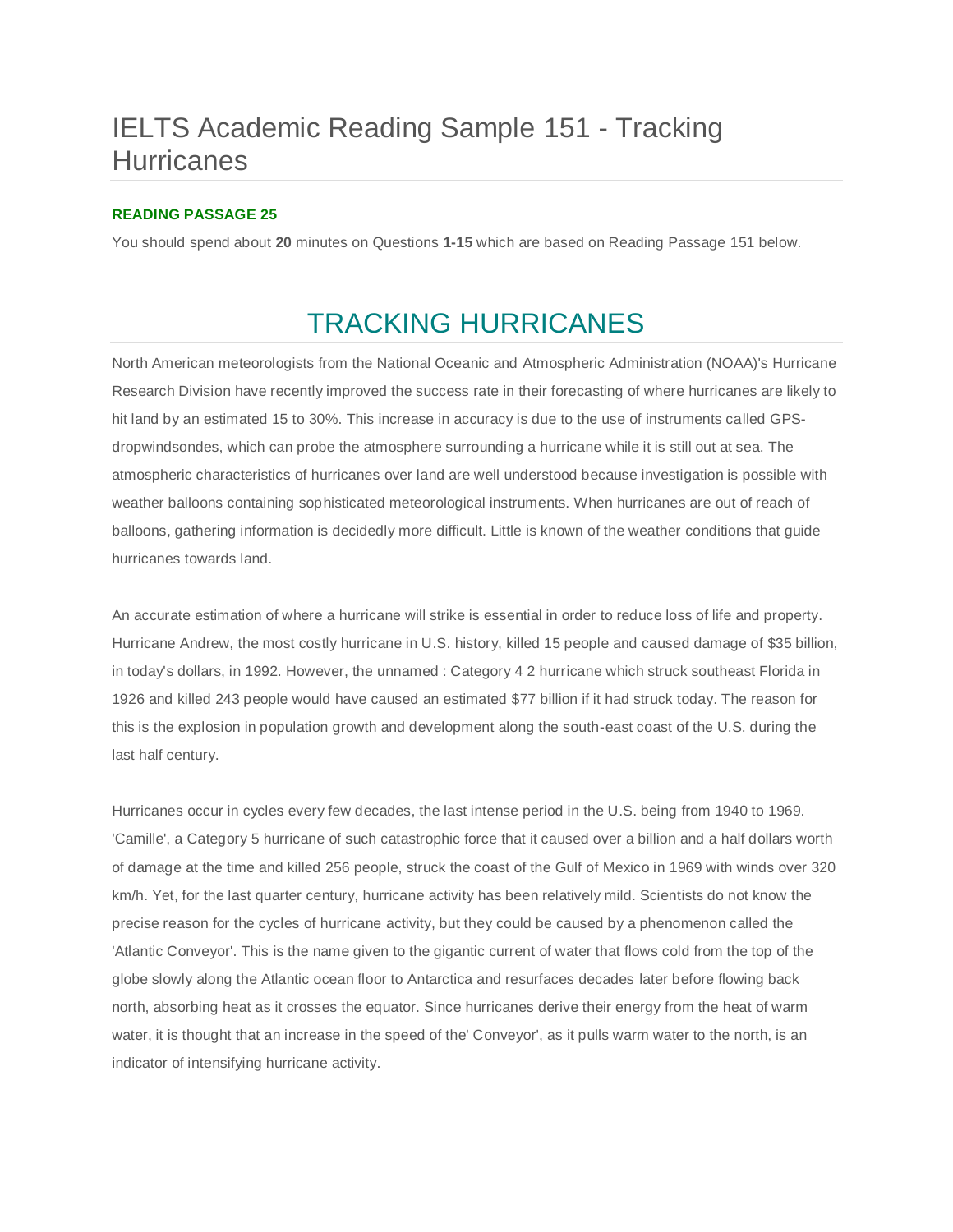The use of GPS-dropwindsondes began in 1997. Small sensing devices dropped from planes at very high altitudes and over a wide area, they are far more revealing than previously used sensors. Because they weigh only 0.4 kilograms, they are able to stay aloft for longer periods and broadcast more data to the ground. Each sonde carries its own global positioning satellite receiver. The GPS signals received are used to calculate the direction and speed of wind, and data on temperature, humidity, and barometric pressure at half second intervals all the way down to the ocean surface.

Dropwindsonde information is fed into a special meteorological computer in Maryland which generates a global computer model of wind patterns. Data analysts have discovered a greater variability in the winds at sea level than previously believed, but many forecasting problems are beyond a solution, at least for the time being. For instance, it is not yet known why hurricanes can suddenly change in intensity; current computer models often fail to predict whether a hurricane will reach land or else cannot pinpoint where a strike will take place.

One surprising result of a recent computer simulation was the destruction of a large part of downtown New York. Hurricane researchers believe that the city is more likely than Miami to suffer a direct hit in the near future. Also, certain geographical features of the coastline near New York make it conceivable that a wall of water called a storm surge pushed ashore by hurricane winds would cause a devastating flooding of Manhattan. A storm surge was responsible for the more than 8000 deaths caused by the hurricane that destroyed the city of Galveston in 1900.

**1** the custom of naming hurricanes began in the early 1950s

**<sup>2</sup>** hurricanes are categorised according to their wind speed from Category 1 (least intense) to Category 5 (most intense)

#### **Questions 1 - 4**

You are advised to spend about 5 minutes on Questions 1-4. Refer to Reading Passage 25 "Tracking Hurricanes", and look at Questions **1 - 4** below. Write your answers in boxes **1 - 4** on your Answer Sheet. The first one has been done for you as an example.

Example: What do the letters NOAA stand for?

- Q1. Which instruments have recently increased the success rate of U.S. hurricane forecasts?
- Q2. What reason is given for the lack of knowledge of hurricanes at sea?
- Q3. Why was the hurricane which struck in 1926 not given a name?
- Q4. What is the name of the strongest hurricane mentioned in the article?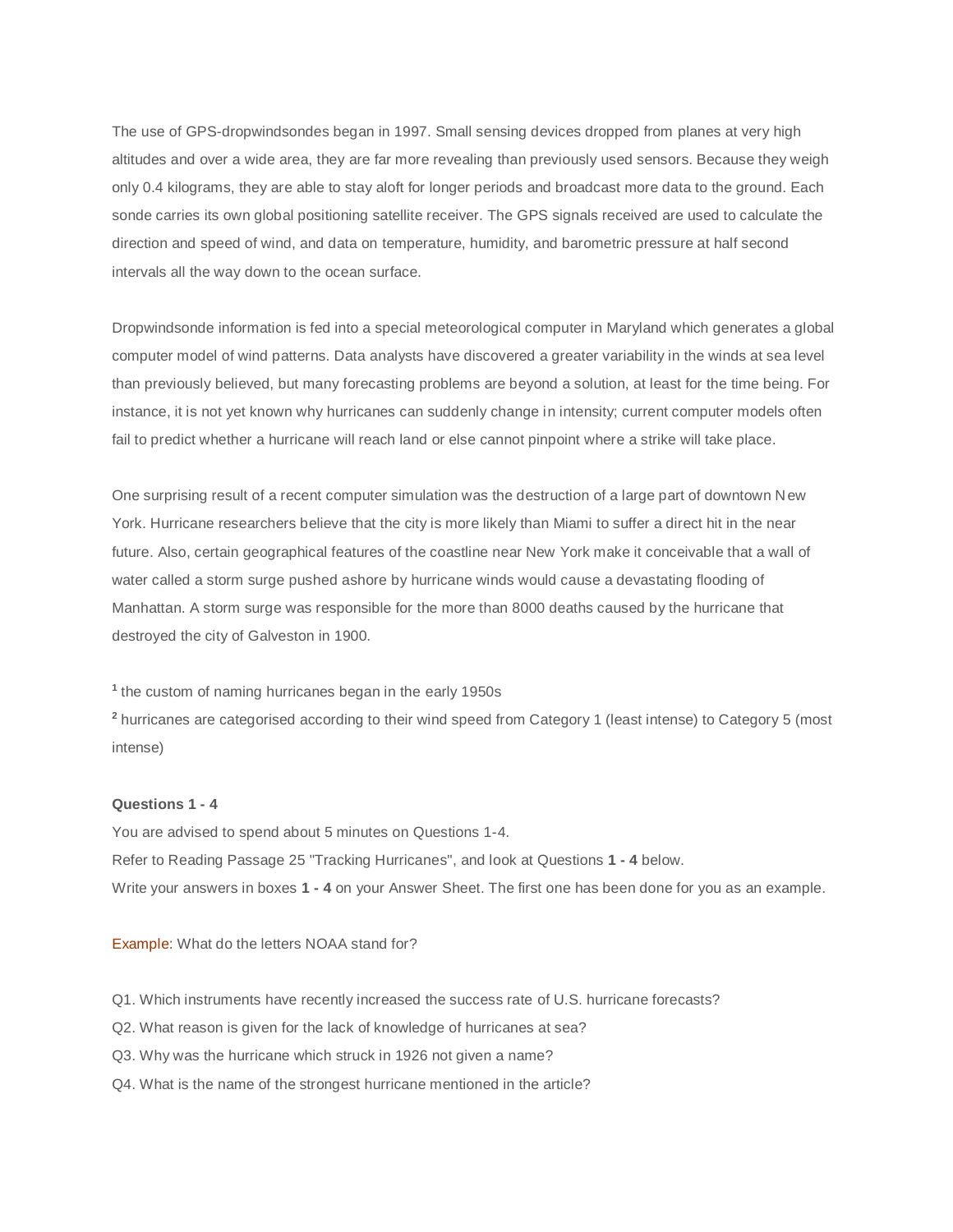You are advised to spend about 8 minutes on Questions 5-11.

Look at the table below. According to Reading Passage 1, to whom or what do the phrases on the right refer? Write your answers in boxes **5 -11** on your Answer Sheet. The first one has been done for you as an example. Note that you must give your answer **IN NO MORE THAN THREE WORDS**.

#### **WHO or WHAT ?**

| Ex:  Meteorologist | have improved their forecasts for hurricanes.              |
|--------------------|------------------------------------------------------------|
|                    | become stronger every few decades.                         |
|                    | energises all hurricanes.                                  |
|                    | is a huge current of water flowing from north to south.    |
|                    | could not stay in the air for a long time.                 |
|                    | know more about surface winds than they knew before.       |
|                    | recently predicted a catastrophe for the city of New York. |
|                    | is a huge wave of water blown on land by a hurricane.      |

### **Questions 12 -15**

You are advised to spend about 7 minutes on Questions 12-15.

Refer to Reading Passage 25, and decide which of the answers best completes the following sentences. Write your answers in boxes 12 -15 on your Answer Sheet. The first one has been done for you as an example.

Example: The main point of the passage is to give information about:

- a) previous U.S. hurricanes
- b) future U.S. hurricanes
- c) forecasting hurricane activity
- **d)** why hurricanes change in intensity

### Q12. The intensity of U.S. hurricanes:

- a) has increased by 15 to 30% recently
- b) depends on the GPS-dropwindsondes
- c) was greater from 1940 to 1969 than at any previous time
- d) can be more accurately measured by satellite assistance

Q13. The Category 4 hurricane which hit Florida in 1926:

- a) w as the most catastrophic to hit the U. S. this century
- b) caused \$77 billion worth of damage